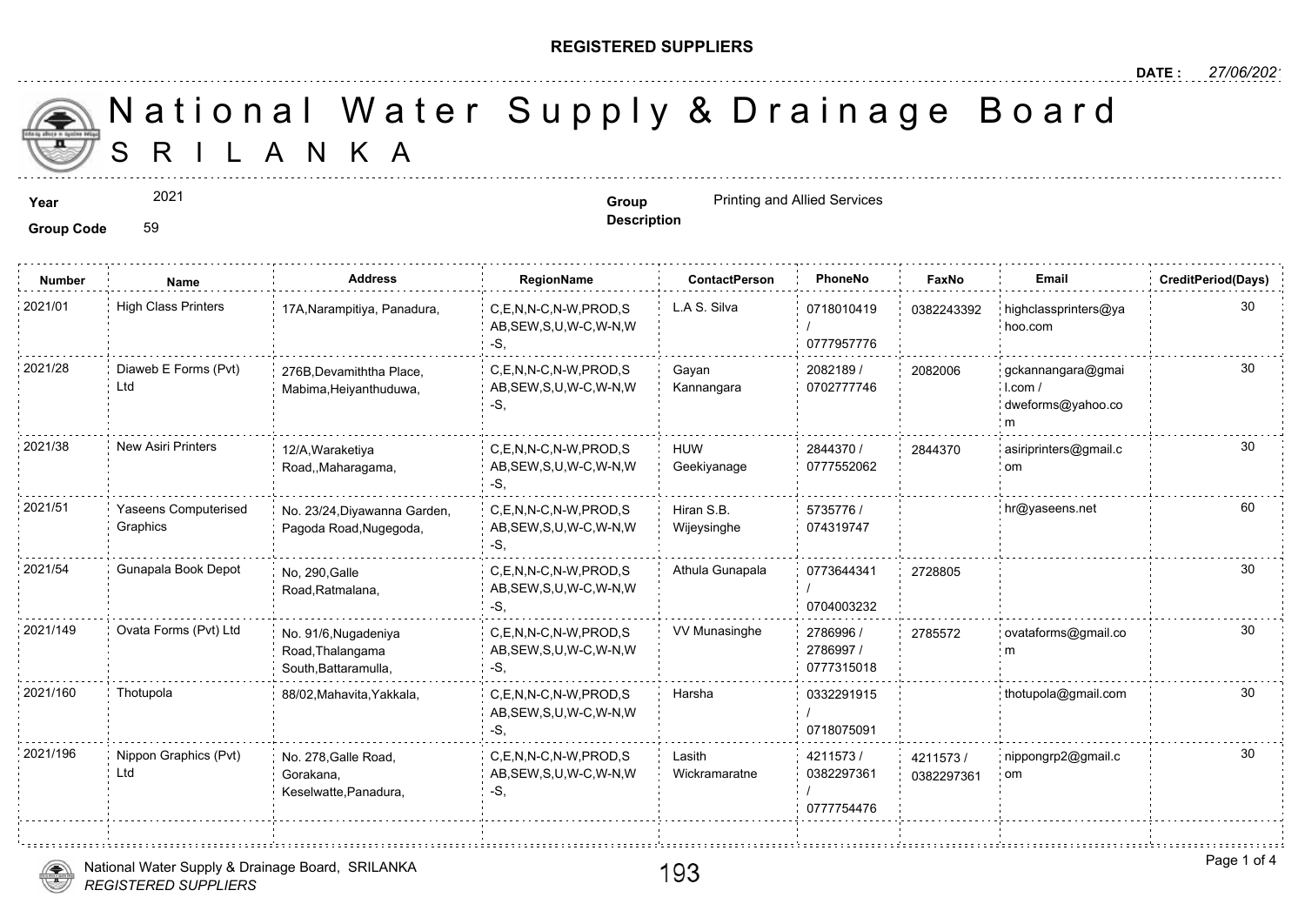

## S R I L A N K A National Water Supply & Drainage

2021

**Description**

**Year Group** Printing and Allied Services

**Group Code** 59

| <b>Number</b> | <b>Name</b>                                  | Address                                                                       | RegionName                                                   | <b>ContactPerson</b>      | PhoneNo                              | Faxl             |
|---------------|----------------------------------------------|-------------------------------------------------------------------------------|--------------------------------------------------------------|---------------------------|--------------------------------------|------------------|
| 2021/197      | <b>Ishan Enterprises</b>                     | No. 280/2, Sri Dhammananda<br>Mawatha, Gorakana,<br>Keselwatte, Panadura,     | C,E,N,N-C,N-W,PROD,S<br>AB, SEW, S, U, W-C, W-N, W<br>-S.    | W.W.M.D.A.C.Pere<br>ra    | 4211573/<br>0382297361<br>0772288842 | 421157<br>038229 |
| 2021/229      | Sasura Printers                              | 17/1, Fonseka Road, Panadura,                                                 | C.E.N.N-C.N-W.PROD.S<br>AB, SEW, S, U, W-C, W-N, W<br>-S.    | K.A.R. Kulathunga         | 0382237884                           | 038223           |
| 2021/232      | C.P. Printers                                | 204C, Station Road,<br>Udahamulla, Nugegoda,                                  | C,E,N,N-C,N-W,PROD,S<br>AB, SEW, S, U, W-C, W-N, W<br>-S.    | C.P. Bataduwa<br>Arachchi | 2836724 /<br>0777480362              |                  |
| 2021/239      | Narah Computer Forms                         | No. 309/4C, Negombo<br>Road, Welisara,                                        | C.E.N.N-C.N-W.PROD.S<br>AB, SEW, S, U, W-C, W-N, W<br>-S.    | <b>Hilary Dias</b>        | 2245700 /<br>2245888                 | 224590<br>223006 |
| 2021/248      | Digiscan Secure Print<br>Solutions (Pvt) Ltd | No. 30, Campus Road,<br>Rattanapitiya, Boralesgamuwa,                         | C.E.N.N-C.N-W.PROD.S<br>AB, SEW, S, U, W-C, W-N, W<br>$-S$ . | Anil Kariyawasam          | 4308731                              | 430873           |
| 2021/283      | A.T.D. Enterprises                           | 50/2, Gomas Mawatha,<br>Moragasmulla, Rajagiriya,                             | C,E,N,N-C,N-W,PROD,S<br>AB, SEW, S, U, W-C, W-N, W<br>-S.    | Shamila Anjali<br>Perera  | 2080584 /<br>0716875804              |                  |
| 2021/284      | <b>Group Print</b>                           | 33, Dodamgahahena, Gothatuw<br>a New Town,                                    | C.E.N.N-C.N-W.PROD.S<br>AB, SEW, S, U, W-C, W-N, W<br>-S.    |                           |                                      |                  |
| 2021/285      | Dinakara Printers                            | 22, J.E. Gunasekara<br>Mawatha, Colombo - 10,                                 | C.E.N.N-C.N-W.PROD.S<br>AB, SEW, S, U, W-C, W-N, W<br>-S.    | S<br>Abeygunasekara       | 0715762099                           |                  |
| 2021/286      | <b>Sri Printers</b>                          | 263//6, , Old Batapotha Road,<br>Robert Gunawardana<br>Mawatha, Battaramulla, | C.E.N.N-C.N-W.PROD.S<br>AB, SEW, S, U, W-C, W-N, W<br>-S,    | Sirimal Perera            | 0777519048                           |                  |
| 2021/289      | <b>United Printers</b>                       | 101/2, , D.B. Perera Mawath,<br>Paratte Road, Keselwatta,                     | C,E,N,N-C,N-W,PROD,S<br>AB, SEW, S, U, W-C, W-N, W<br>-S.    | Jayantha Peris            | 038-223655<br>7/<br>0773433509       |                  |

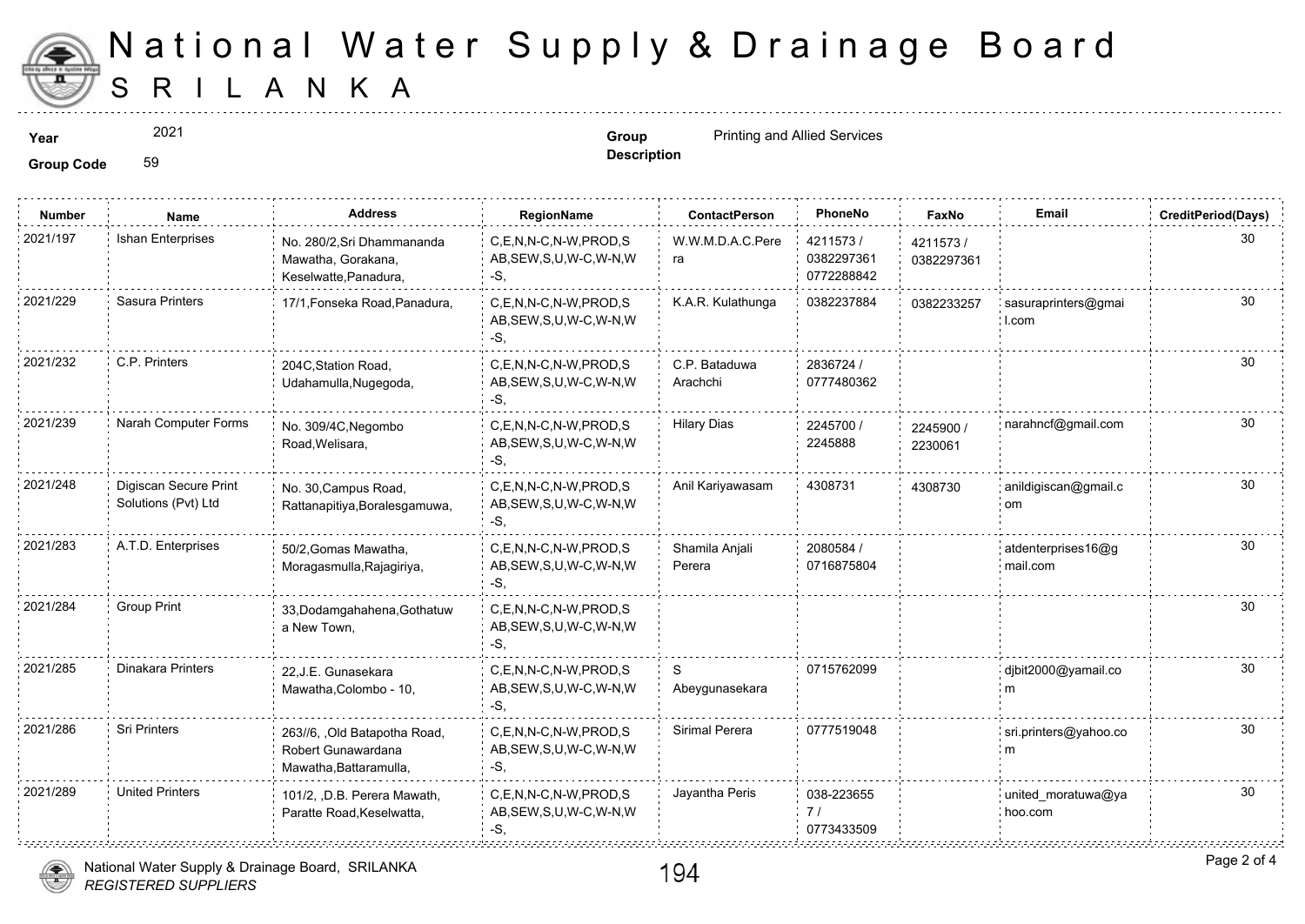

## S R I L A N K A National Water Supply & Drainage

2021

**Description**

**Year Group** Printing and Allied Services

**Group Code** 59

| <b>Number</b> | <b>Name</b>                                  | <b>Address</b>                                           | RegionName                                                   | <b>ContactPerson</b>            | PhoneNo                                 | Faxl   |
|---------------|----------------------------------------------|----------------------------------------------------------|--------------------------------------------------------------|---------------------------------|-----------------------------------------|--------|
| 2021/341      | <b>Printing Corner</b>                       | No. 58/30/1, Maligakanda<br>Road, Maradana, Colombo 10,  | C,E,N,N-C,N-W,PROD,S<br>AB, SEW, S, U, W-C, W-N, W<br>-S,    | <b>Banti Corner</b>             | 0759620947                              |        |
| 2021/342      | Spoony Creations                             | No. 43/5, Ananda Rajakaruna<br>Mawatha, Colombo 10,      | C.E.N.N-C.N-W.PROD.S<br>AB, SEW, S, U, W-C, W-N, W<br>-S,    | <b>SK Kumari</b>                | 0776071270                              |        |
| 2021/343      | J.K. Enterprises                             | No. 50, Maligakanda<br>Road, Maradana, Colombo 10,       | C.E.N.N-C.N-W.PROD.S<br>AB, SEW, S, U, W-C, W-N, W<br>-S,    | Javantha<br>Sooriyaarachchi     | 2684864                                 | 268486 |
| 2021/354      | SC Associates (Pvt) Ltd.                     | No. 654/19, Industrial<br>Estate, Galle Road, Ratmalana, | C,E,N,N-C,N-W,PROD,S<br>AB, SEW, S, U, W-C, W-N, W<br>$-S$ , | <b>MSR Pieris</b>               | 2626627 /<br>0704455095                 | 262662 |
| 2021/363      | Thusitha Printers &<br>Publishers            | No. 01,5th Lane, Ratmalana,                              | C.E.N.N-C.N-W.PROD.S<br>AB, SEW, S, U, W-C, W-N, W<br>$-S$ . | <b>HTS Perera</b>               | 2632006                                 | 262222 |
| 2021/376      | Ananda Printers                              | 54/D, Radawana<br>Road, Yakkala,                         | C,E,N,N-C,N-W,PROD,S<br>AB, SEW, S, U, W-C, W-N, W<br>$-S$ . | <b>MA Ananda</b><br>Yasabandula | 0332224653<br>0773111027<br>/ 076930352 | 033223 |
| 2021/380      | S.B. Printers (Pvt) Ltd.                     | No. 441/3,03rd<br>Kurana, Colombo<br>Road, Negombo,      | C,E,N,N-C,N-W,PROD,S<br>AB, SEW, S, U, W-C, W-N, W<br>$-S$ . | H Vijitha<br>Damayanthi         | 0312222069<br>0312228926                |        |
| 2021/398      | <b>Master Printers</b>                       | No. 06, Mangala<br>Mawatha, Walana, Panadura,            | C.E.N.N-C.N-W.PROD.S<br>AB, SEW, S, U, W-C, W-N, W<br>-S,    | Niroshan<br>Karunasekara        | 0382299499<br>/ 073611426               |        |
| 2021/401      | Sign Tech Advertising<br>Services (Pvt) Ltd. | No. 09, Glen Aber<br>Place, Colombo 04,                  | C.E.N.N-C.N-W.PROD.S<br>AB, SEW, S, U, W-C, W-N, W<br>-S,    | PD De Silva                     | 2554609 /<br>2564371-5                  | 256437 |
|               |                                              |                                                          |                                                              |                                 |                                         |        |